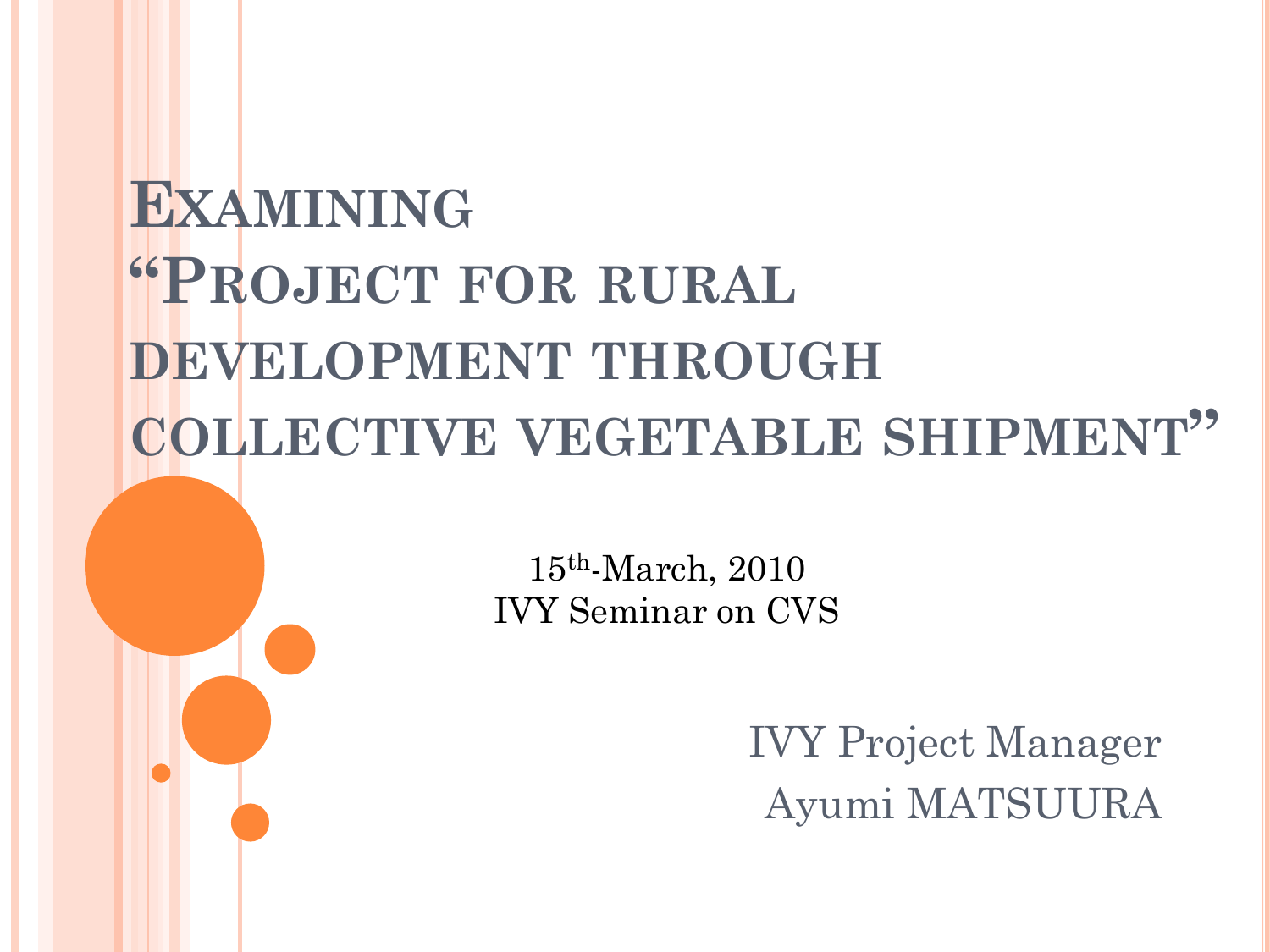## Where did we start from..?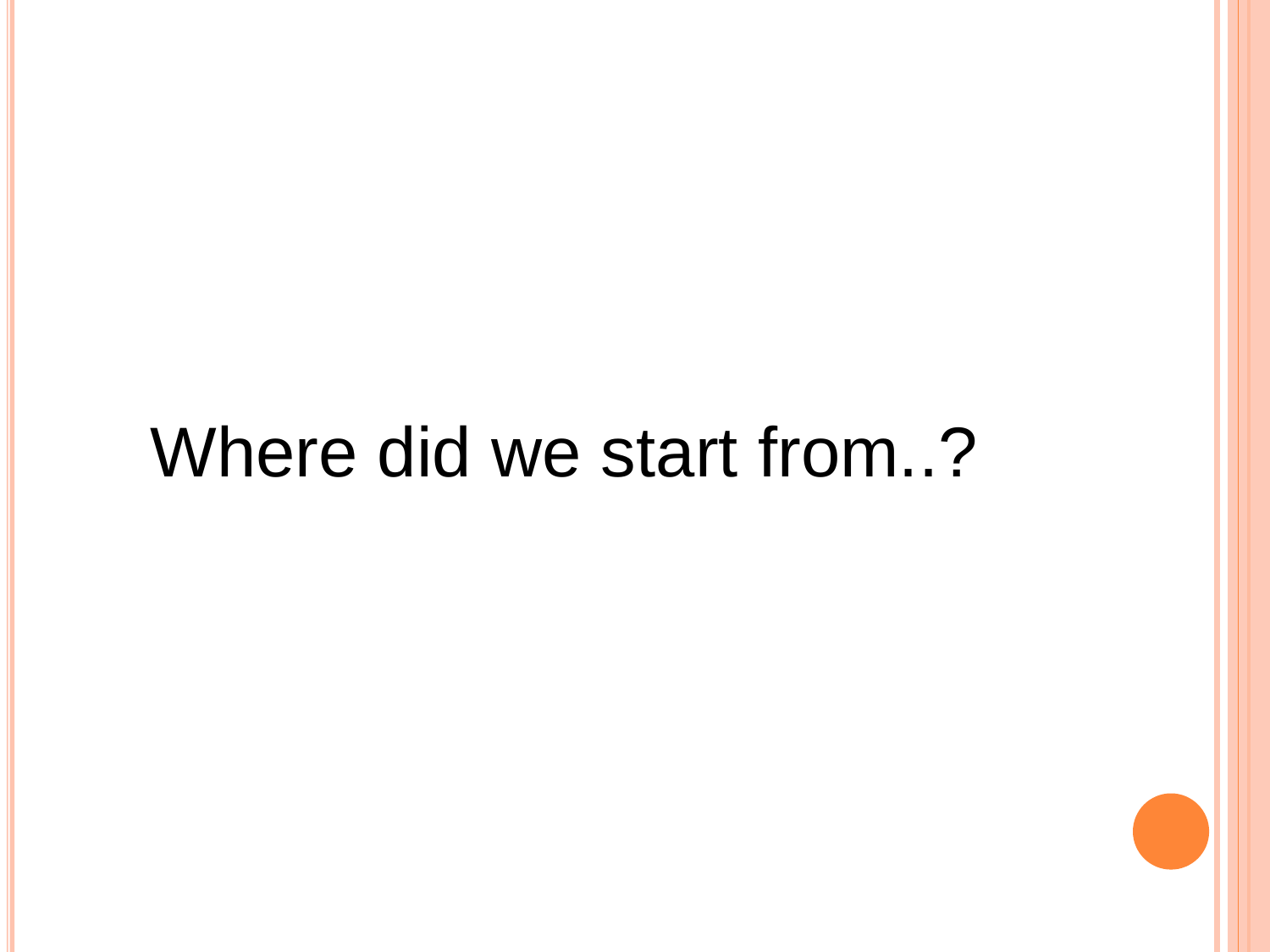## SITUATION OF THE TARGET AREA BEFORE THE PROJECT

From Baseline Survey of 4 experimental villages (2007)

- o HH which has a family member who sells labor out of the villages: 70%
- Average money they send to their family: \$172 /HH/year
- Average expense of HH: \$396 /year
- o HH which has income from agriculture activity:  $7\%$
- Grow vegetable: 82%
- Purpose of vegetable growing: 26% for sale
- Size of home garden: average of 139m²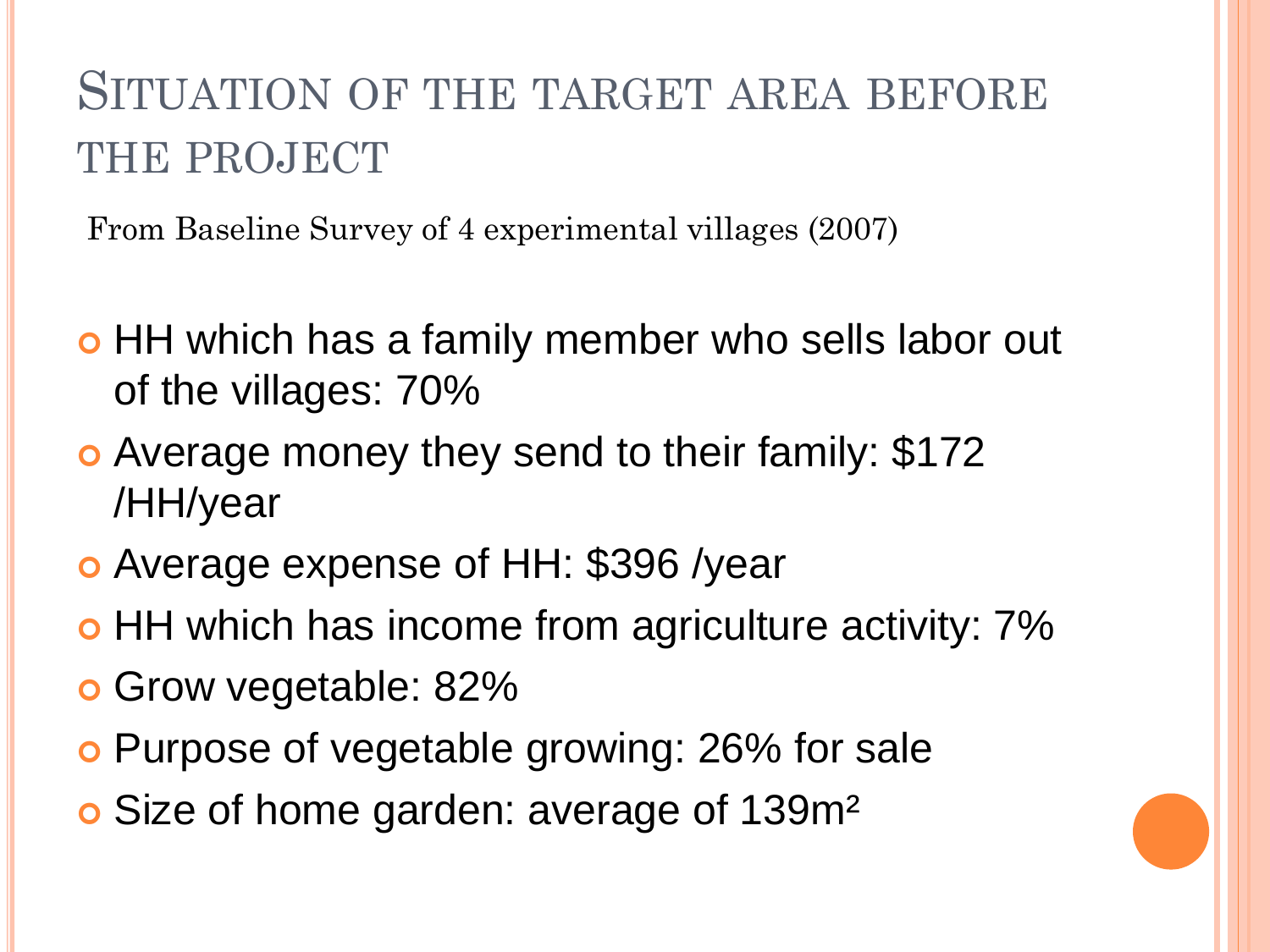#### Income from vegetable sales for last month (2008)



From Baseline Survey of 10 new villages (2008)

More or less \$2.5 of income for 1 month.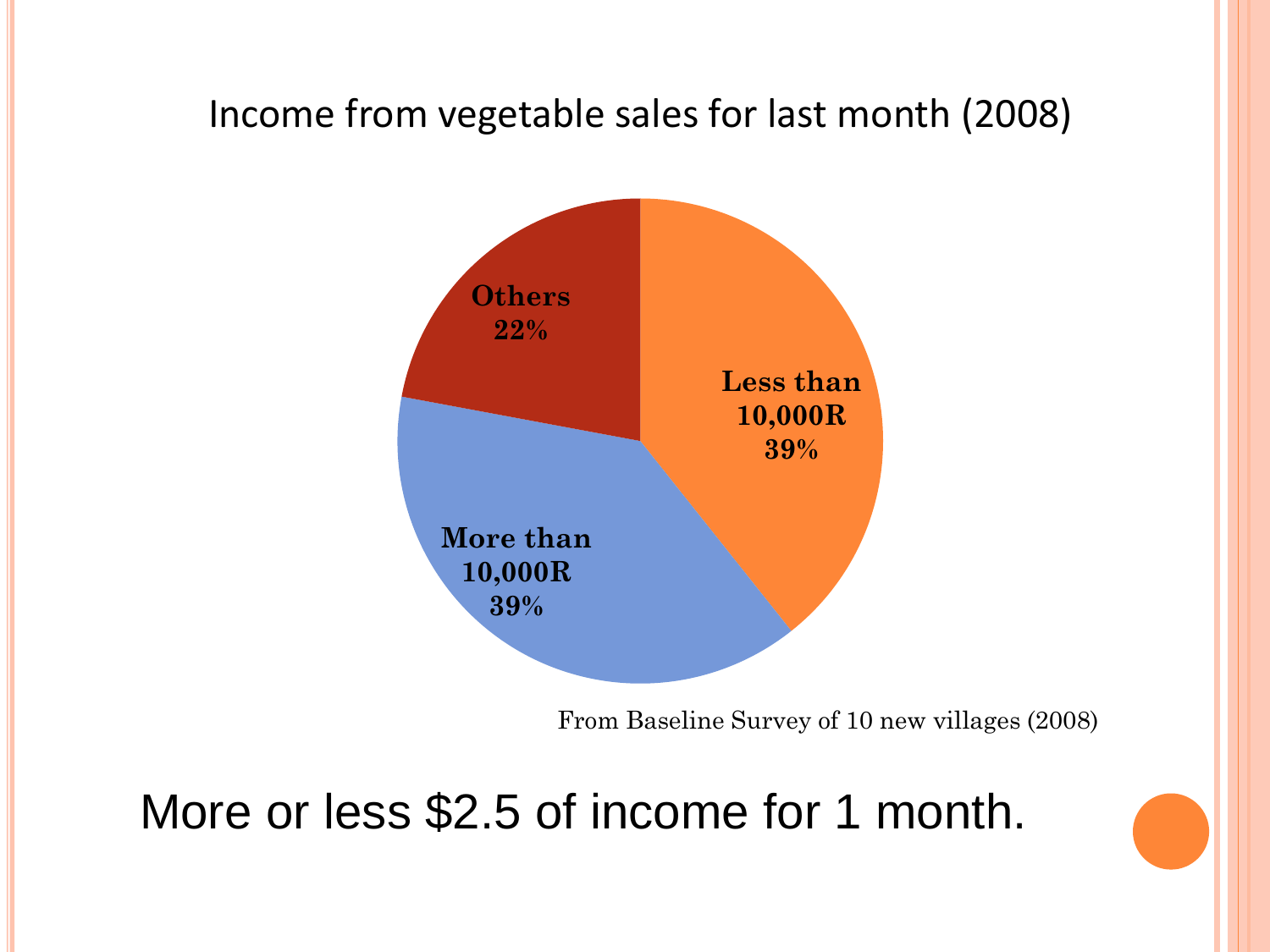

From Baseline Survey of 10 new villages (2008)

More or less \$2.5 of saving by homeconsumption.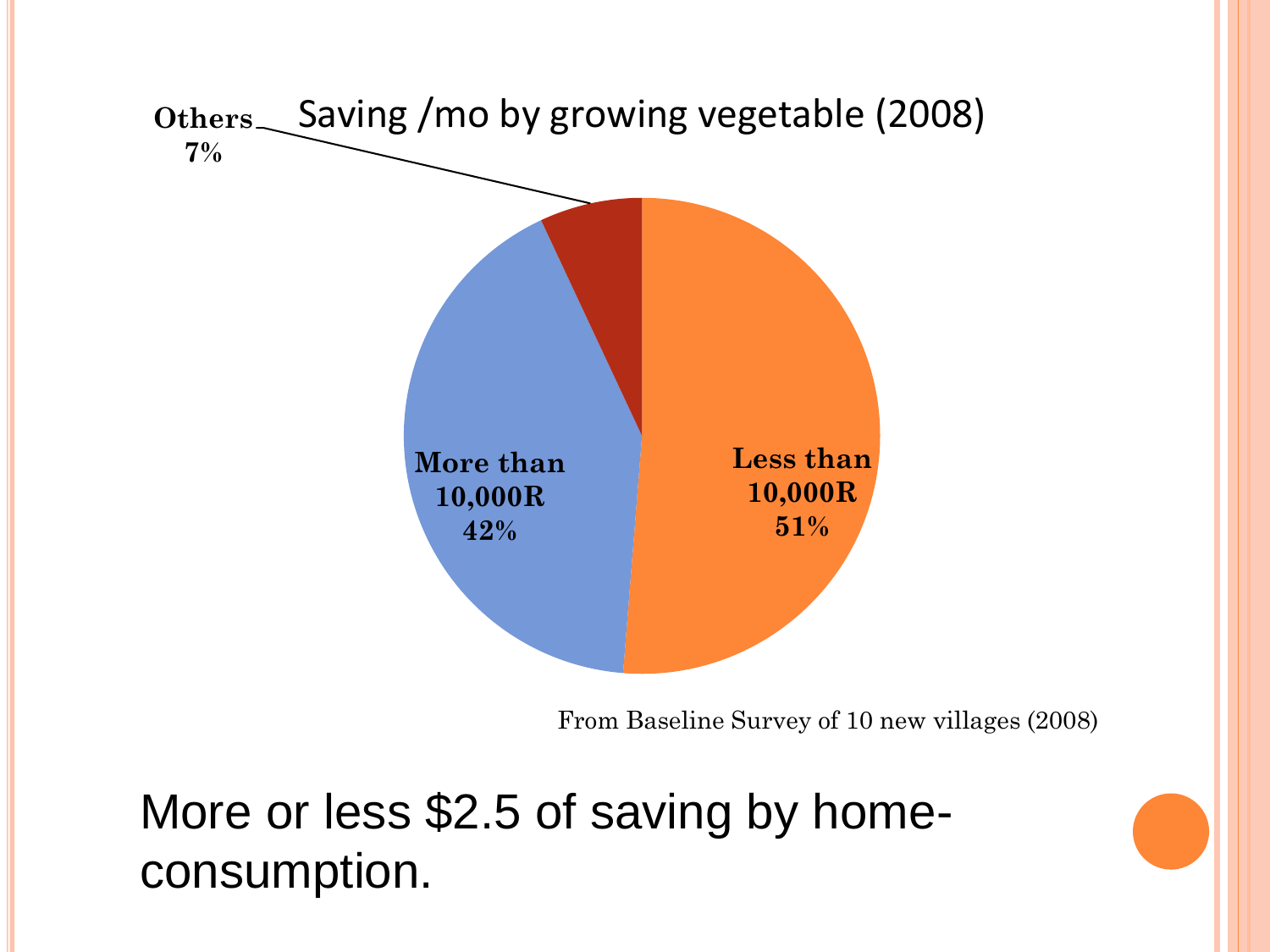# Question 1: Did the project help to improve the livelihood of the beneficiaries?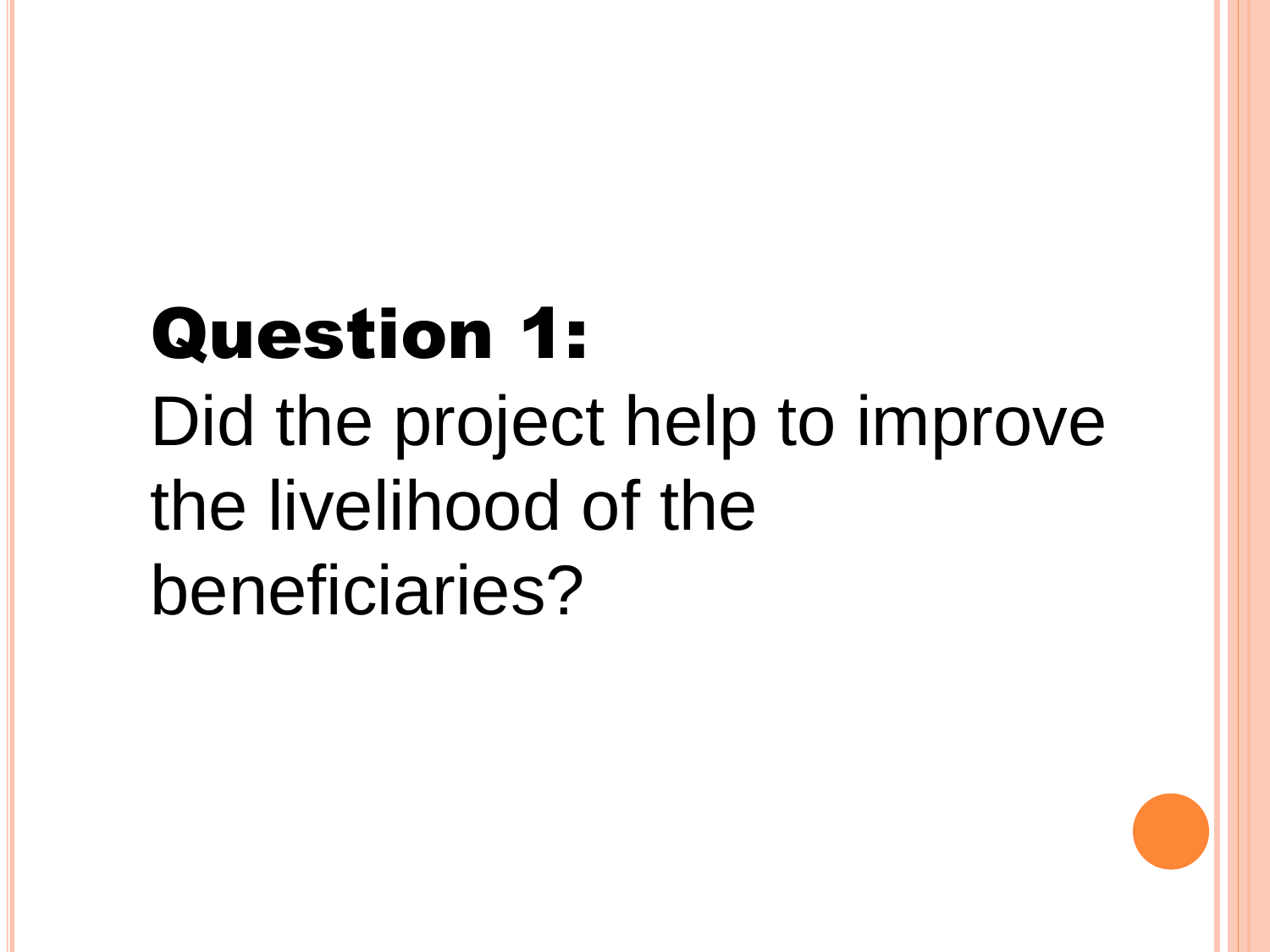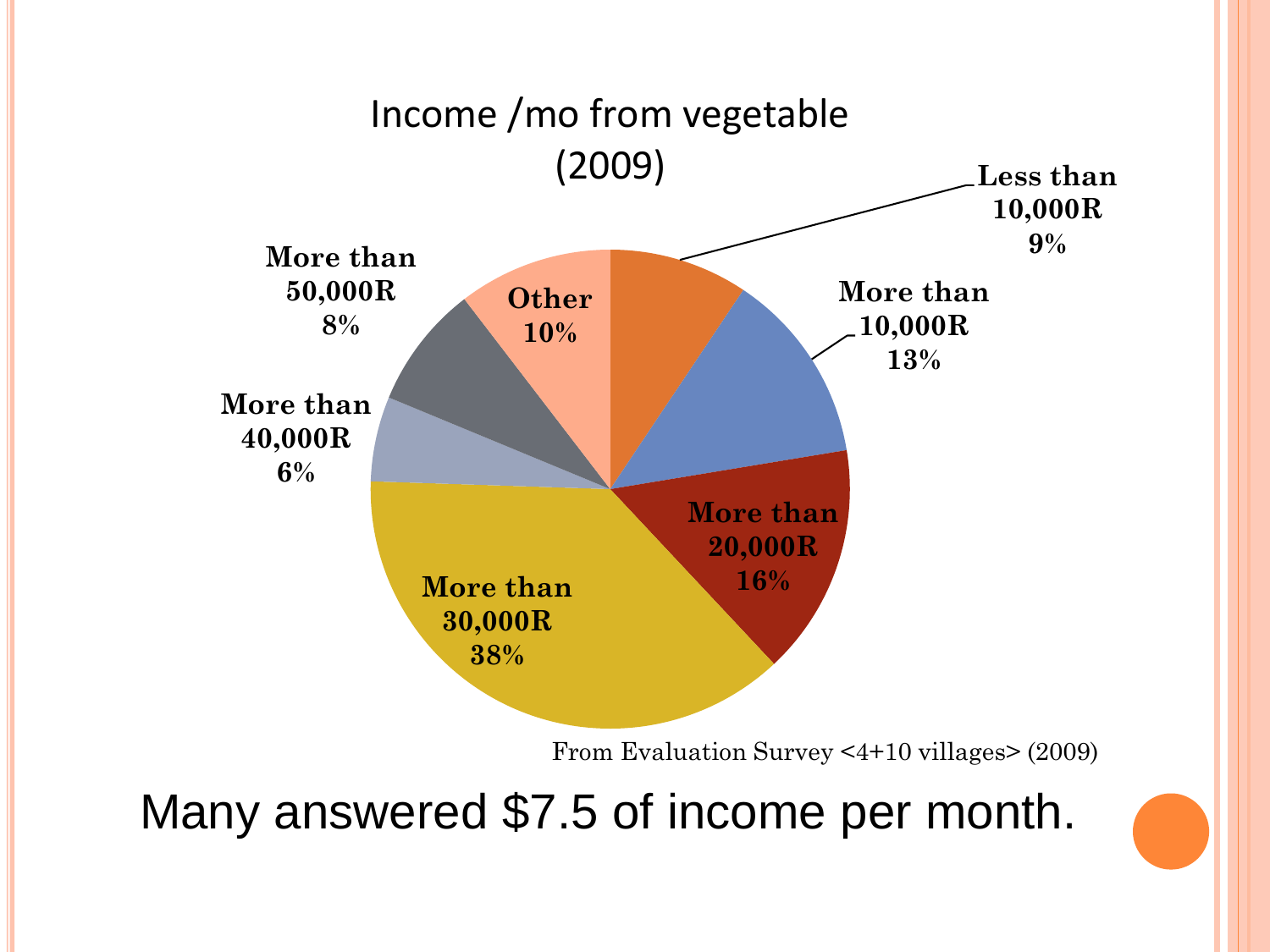

From Evaluation Survey <4+10 villages> (2009)

Many answered they can cut down \$7.5 /mo by home-consumption.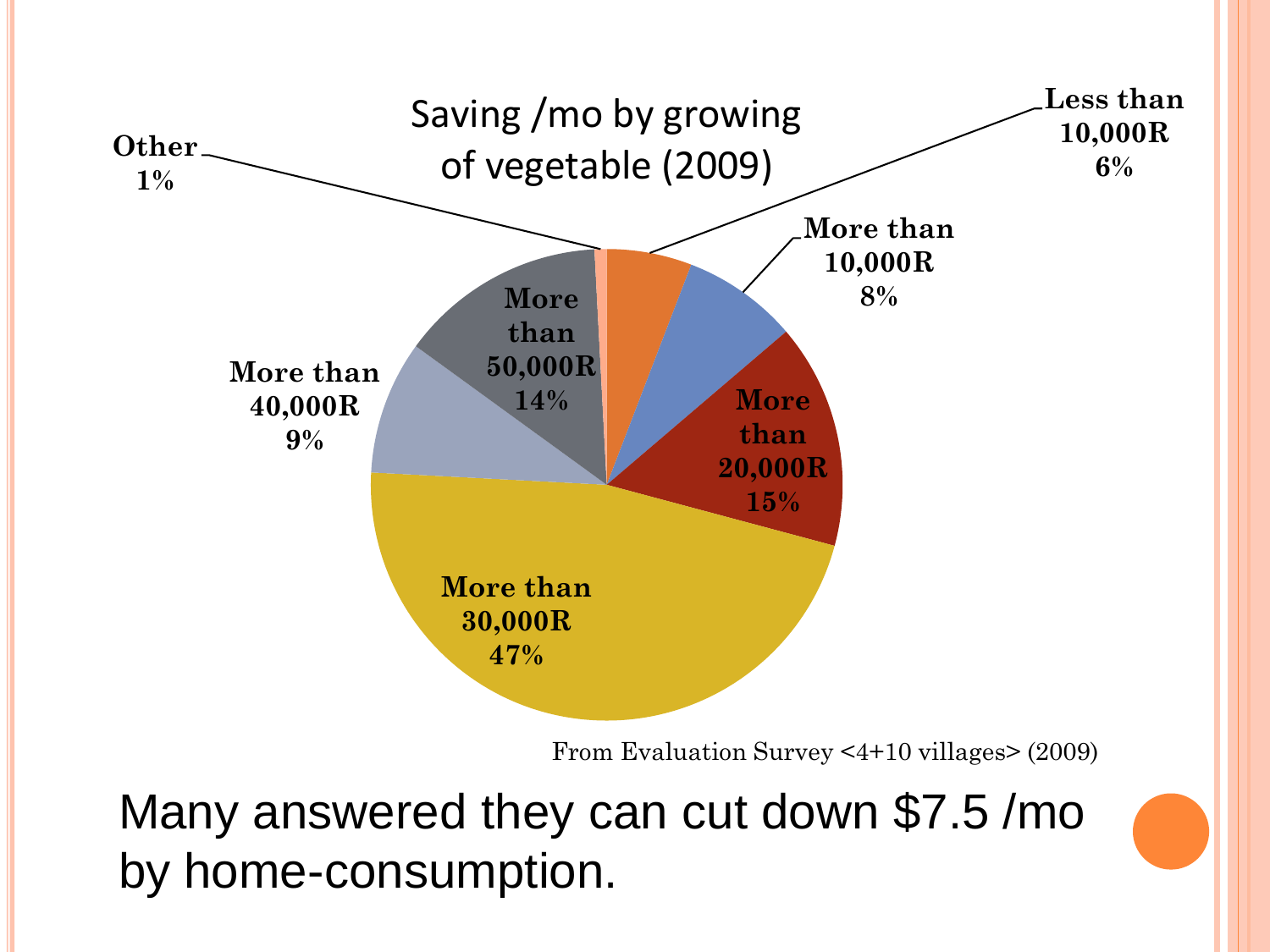# Question 2: Were they ready for shipment to Bavet?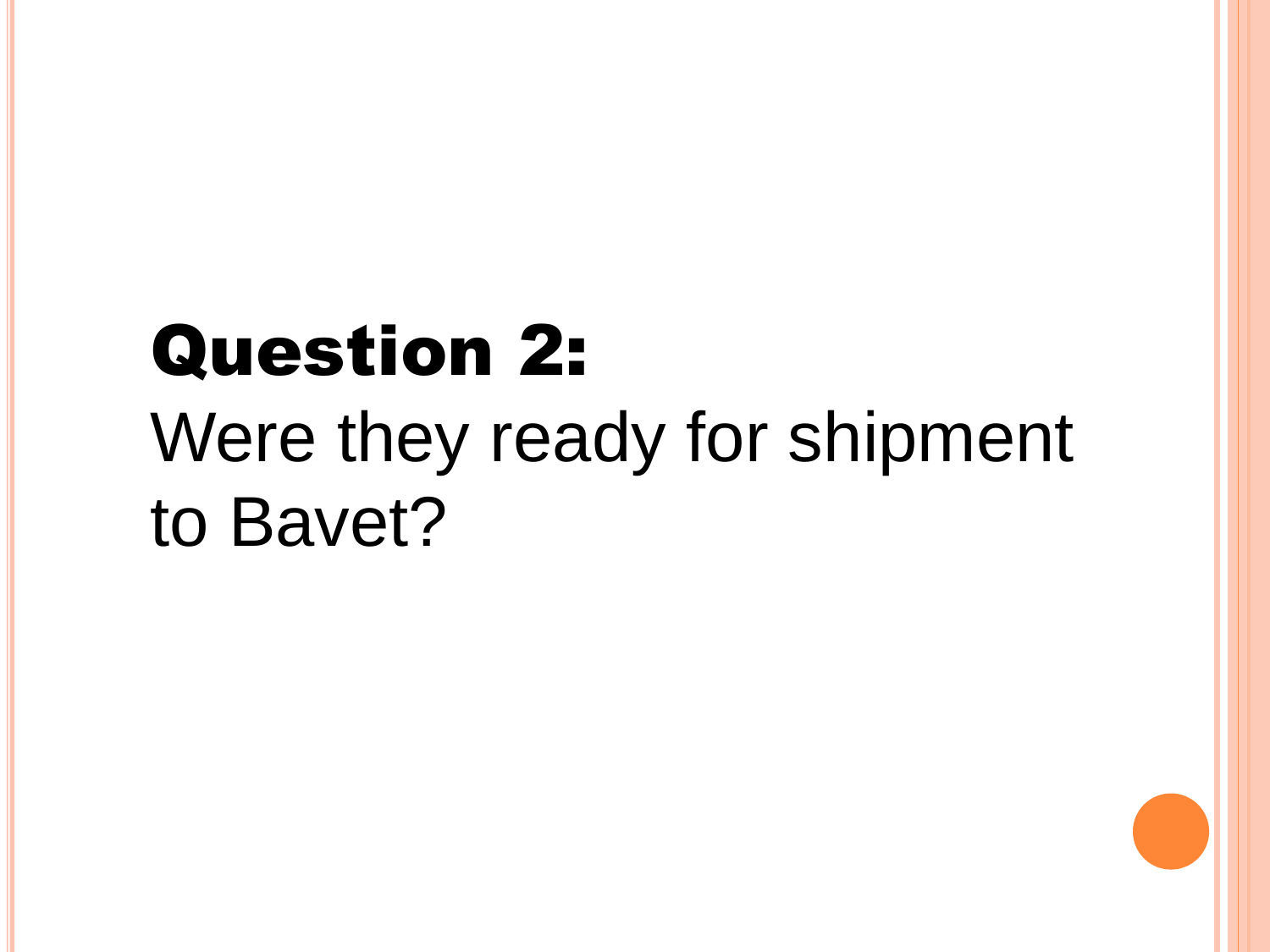#### Shipment to Bavet



VWAFA continues to lack the amount to fulfill the order. (38% of the order in average)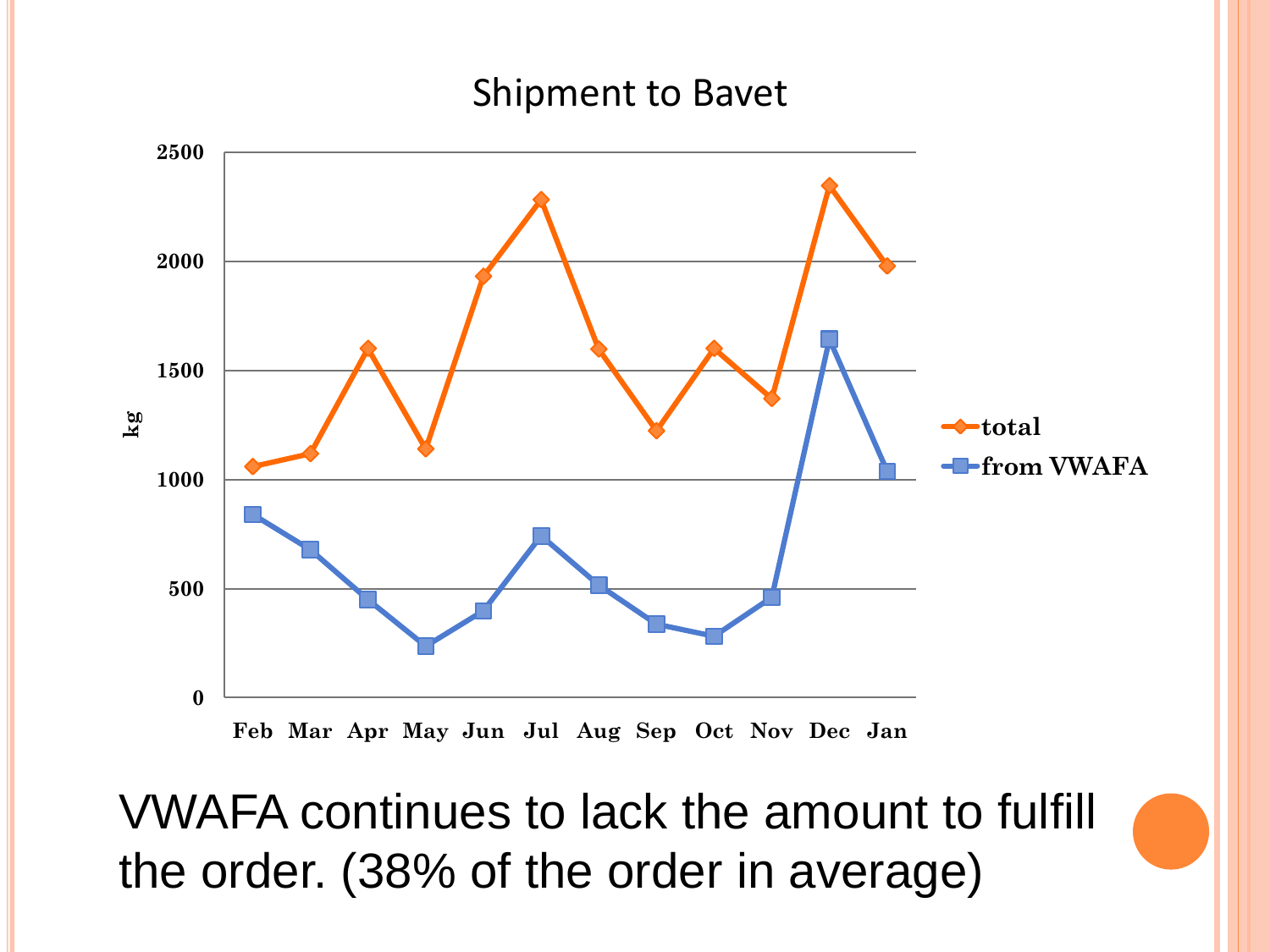#### Use of Vegetable (kg) (2009)



Sales to Bavet is not the popular choice.

- -Still subsistence farming
- -High demand of vegetable in the villages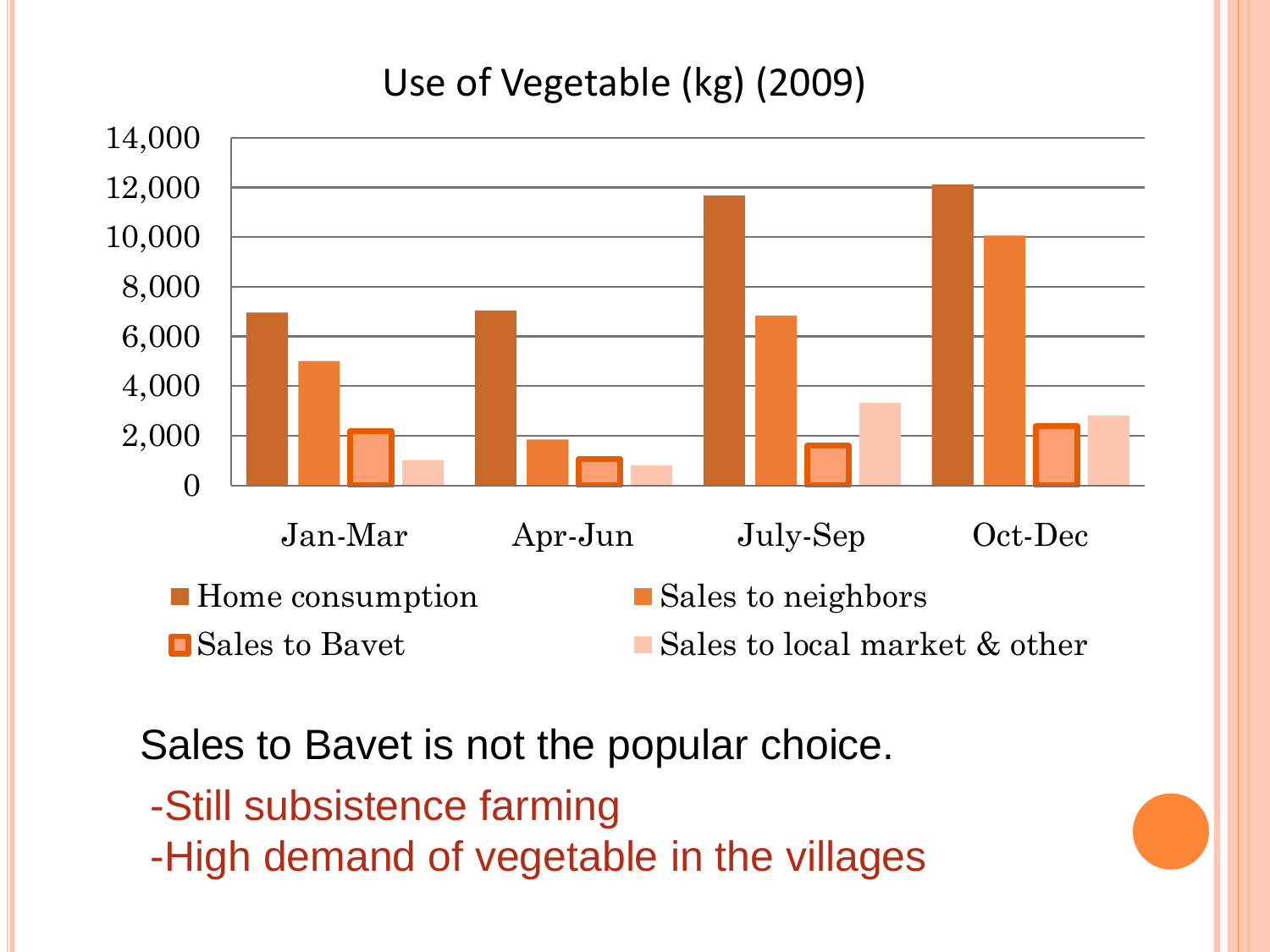# Question 3: Did technique of vegetable growing improve?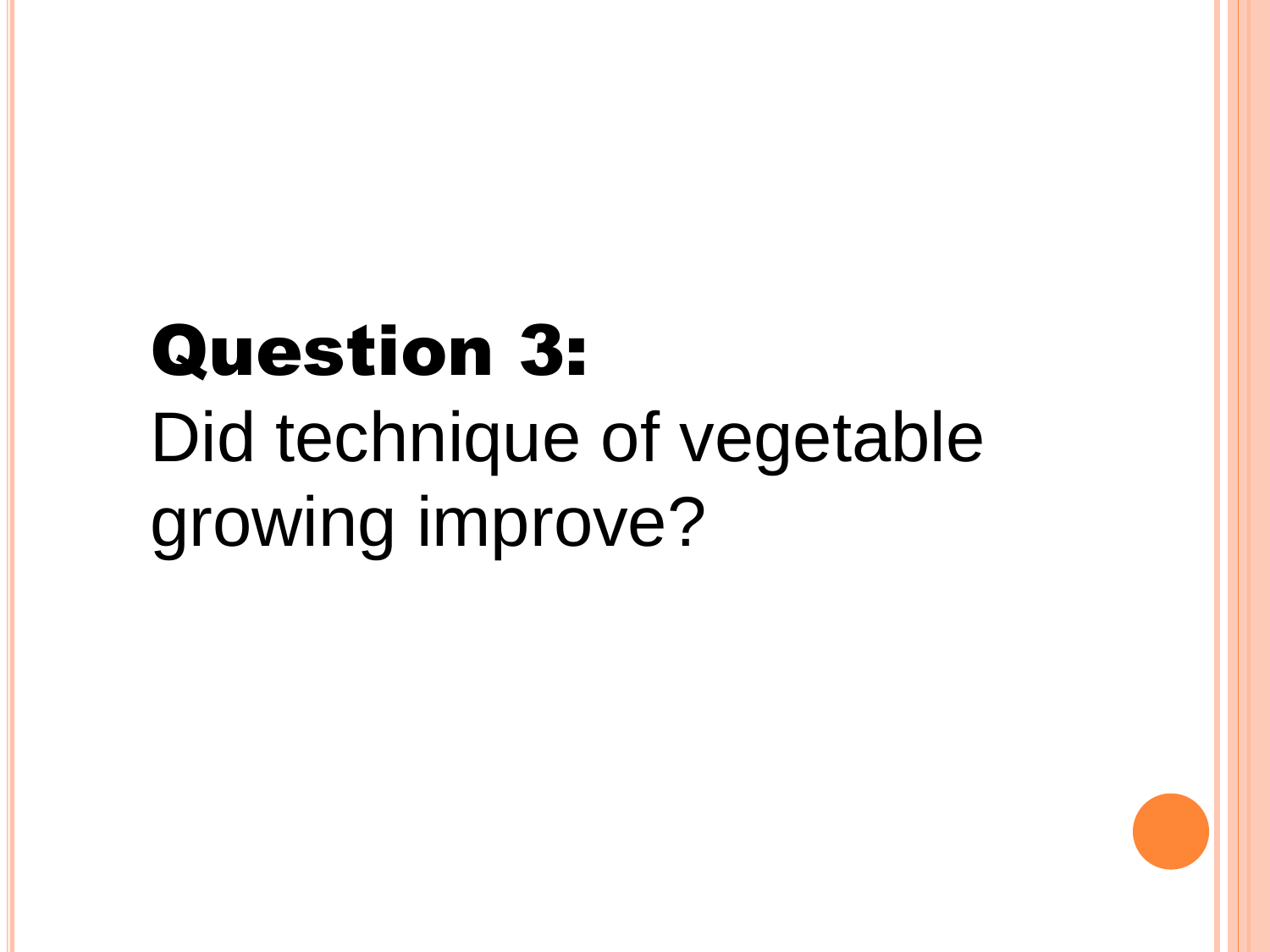#### VEGETABLE VARIETY

- 26 out of 28 groups started to grow new kinds of vegetable.
- Total of new kinds of vegetable: 21 kinds (salad, Chinese radish, choy sum, eggplant, tomato, blok choy, etc.)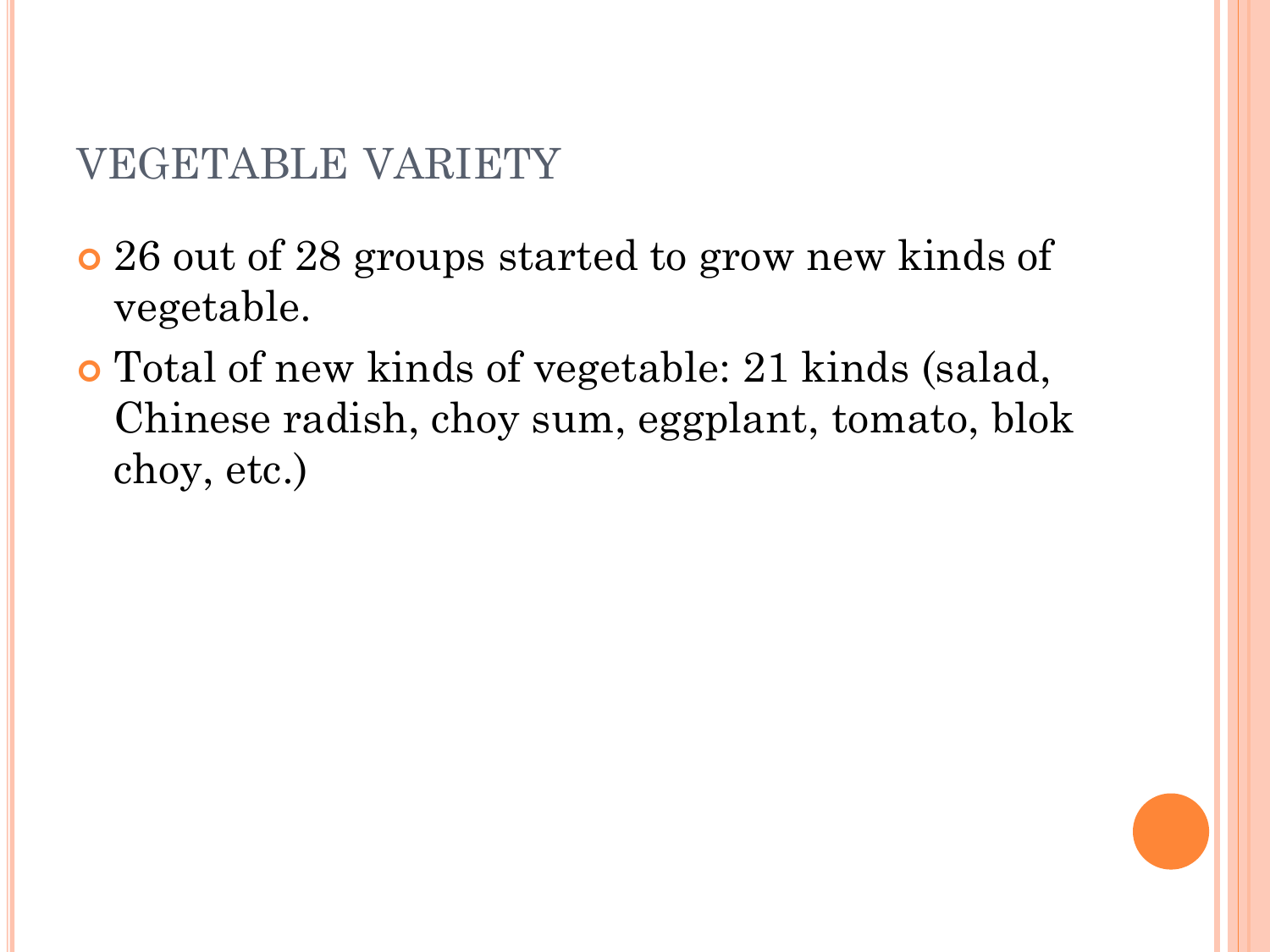

Many started to use natural fertilizer when the project started.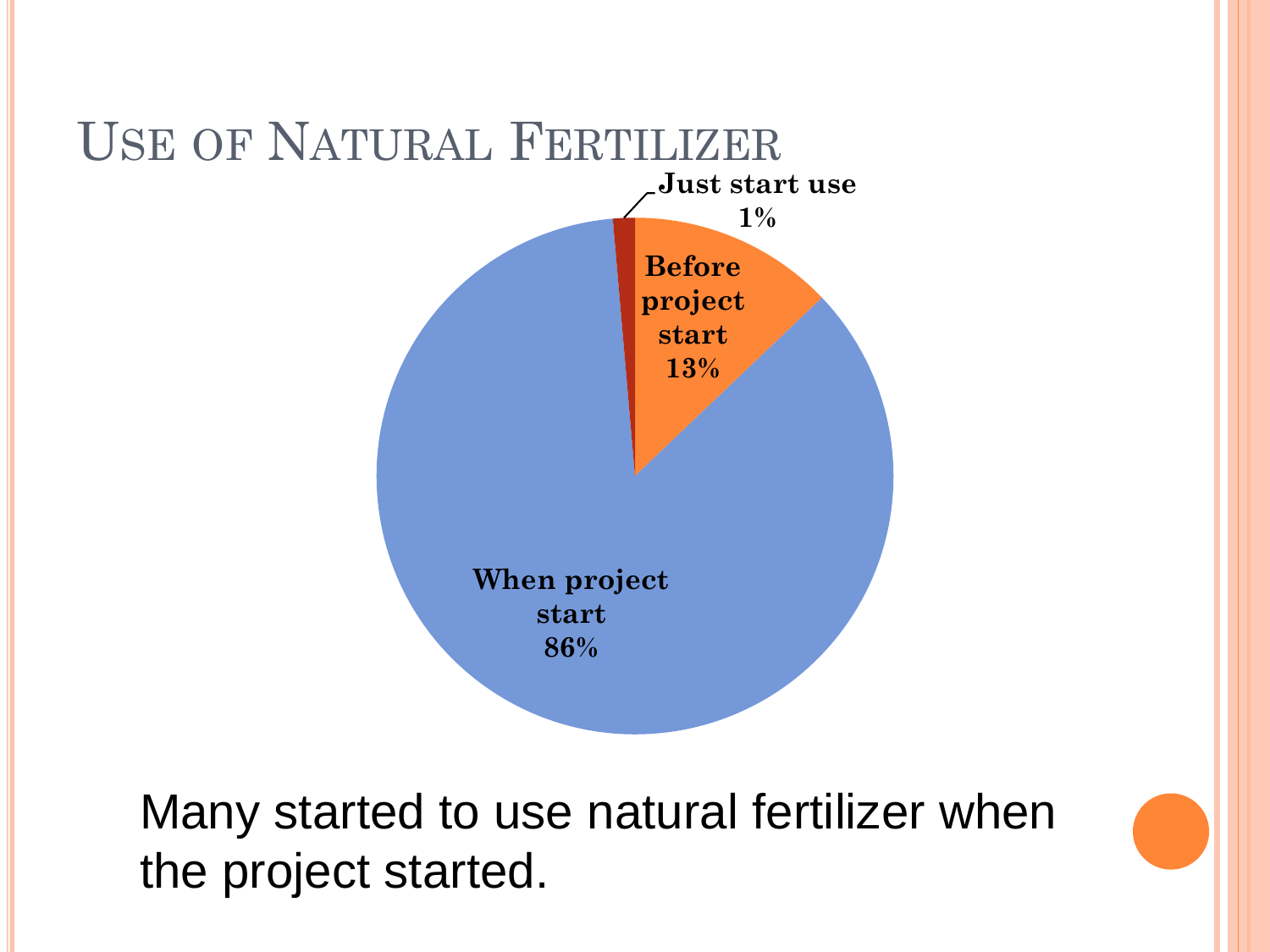### PRODUCTION AMOUNT

However, production amount stays unstable.